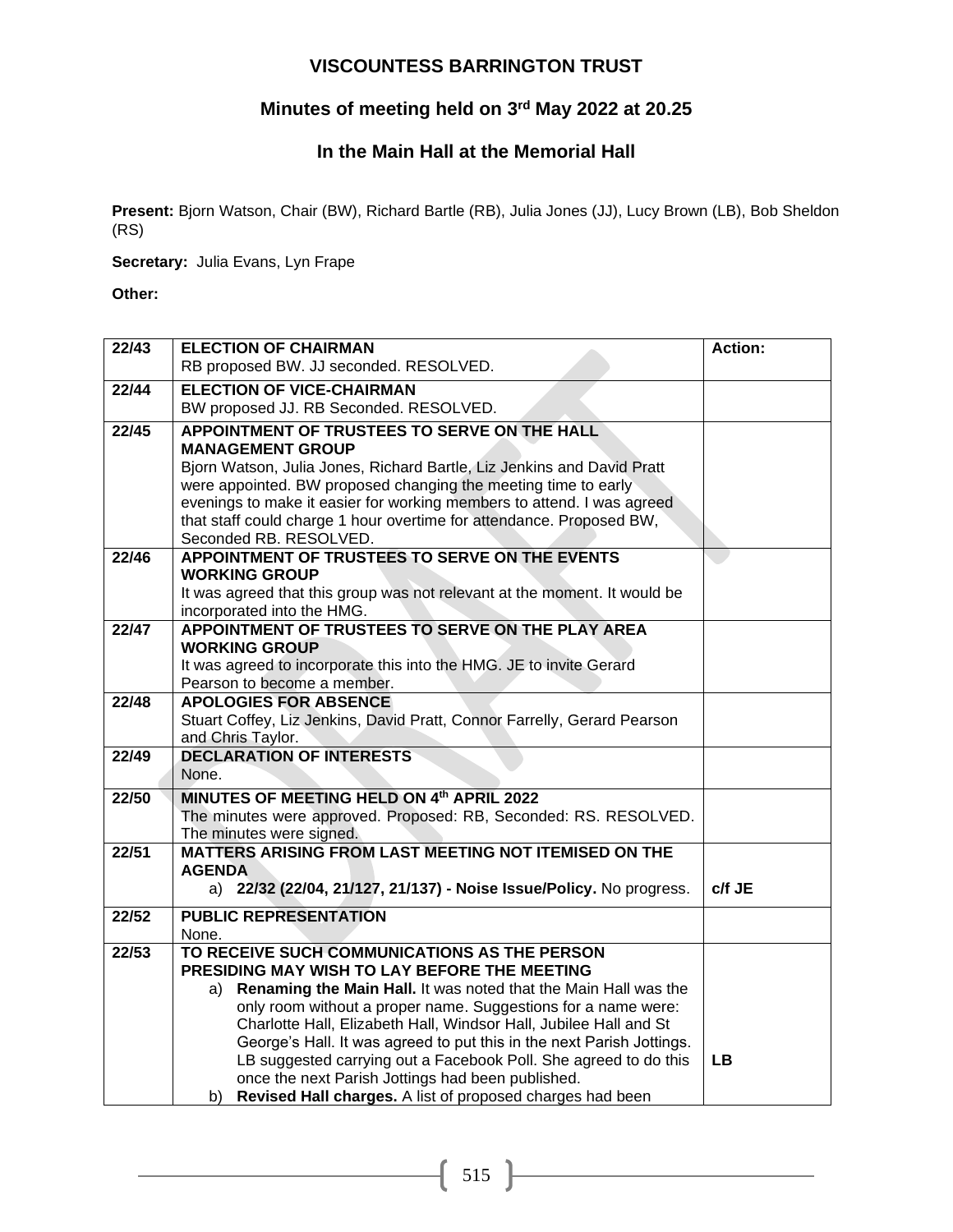# **VISCOUNTESS BARRINGTON TRUST**

### **Minutes of meeting held on 3 rd May 2022 at 20.25**

## **In the Main Hall at the Memorial Hall**

|       | circulated. The idea was to rationalise the relationship between                                                                              |                 |
|-------|-----------------------------------------------------------------------------------------------------------------------------------------------|-----------------|
|       | the prices. The proposal gave a fixed discount to each category.                                                                              |                 |
|       | The headline rates had not changed very much, but there was an                                                                                |                 |
|       | increase in the others. BW proposed accepting the new rates. RB                                                                               |                 |
|       | seconded. RESOLVED. It was agreed that the rates would be                                                                                     |                 |
|       | implemented immediately for new bookings and from 1 <sup>st</sup>                                                                             |                 |
|       | September for regular hirers.                                                                                                                 |                 |
| 22/54 | <b>CHAIRMAN'S ANNOUNCEMENTS</b>                                                                                                               |                 |
|       | a) Update on the Claridge Room. A meeting was to be arranged                                                                                  | <b>BW</b>       |
|       | with the Structural Engineer.                                                                                                                 |                 |
|       | b) Update on Storm Damage. There were problems sourcing the                                                                                   |                 |
|       | tiles. BW suggested speaking to Paul Morse.                                                                                                   |                 |
| 22/55 | TO RECEIVE AND CONSIDER REPORTS AND MINUTES OF                                                                                                |                 |
|       | <b>COMMITTEES AND WORKING GROUPS</b>                                                                                                          |                 |
|       |                                                                                                                                               |                 |
|       | Hall Management Group - The minutes of the Hall Management<br>a)<br>Group meeting held on held on 21 <sup>st</sup> April had been circulated. | JE              |
|       |                                                                                                                                               |                 |
|       | Most matters were included on the agenda for this meeting. BW                                                                                 |                 |
|       | reported that:<br>The track had been discussed and a meeting with VB<br>i.                                                                    |                 |
|       |                                                                                                                                               |                 |
|       | Homes was to be arranged.<br>A resident had complained about a tree on the Manor                                                              |                 |
|       | ii.<br>Close boundary. Our Tree Surgeon was to come and look                                                                                  |                 |
|       | at it.                                                                                                                                        |                 |
| 22/56 | TO RECEIVE REPORTS FROM TRUSTEES ATTENDING MEETINGS                                                                                           |                 |
|       | ON BEHALF OF THE TRUST                                                                                                                        |                 |
|       | None.                                                                                                                                         |                 |
| 22/57 | <b>FINANCIAL MATTERS</b>                                                                                                                      |                 |
|       |                                                                                                                                               |                 |
|       |                                                                                                                                               |                 |
|       | Financial Statement for March - The Financial statement was<br>a)                                                                             |                 |
|       | discussed, reviewed and approved. No issues were raised. Proposed                                                                             |                 |
|       | RB, Seconded RS. RESOLVED.                                                                                                                    |                 |
|       | Annual Accounting Return - this was carried forward to June.<br>b)                                                                            | c/f             |
|       | April Payments - The payments were reviewed and approved.<br>C)                                                                               |                 |
|       | Proposed BW, Seconded JJ. RESOLVED.                                                                                                           |                 |
| 22/58 | <b>UPDATE ON SPORTS PAVILION</b>                                                                                                              |                 |
|       | BW reported that the deadline of 7 <sup>th</sup> May had not been met because the                                                             | <b>RB/BW/JE</b> |
|       | mechanical extraction contractors had been delayed. The new completion                                                                        |                 |
|       | date was 14 <sup>th</sup> May. Another site meeting was due to be held on 5 <sup>th</sup> May.                                                |                 |
|       | The Cricket Club had been advised of the situation. They would need to                                                                        |                 |
|       | use the Loggia and Chestnut Room for their match on 7 <sup>th</sup> May. All the                                                              |                 |
|       | internal equipment had been purchased and was being stored in the                                                                             |                 |
|       | Claridge Room. It will take a week to transfer it all over. The proposed                                                                      |                 |
|       | Open Day was to be rescheduled. BW proposed that it be opened to the                                                                          |                 |
|       | public on the day of the Jubilee party and asked for volunteers to man the                                                                    |                 |
| 22/59 | building. RS and JJ volunteered.<br><b>RECREATION GROUND MATTERS</b>                                                                          |                 |
|       | Footpath. A meeting had been arranged with Cala to discuss the<br>a) -                                                                        | LH/BW/JE        |
|       | footpath. There were a number of options available, one of which                                                                              |                 |
|       | was to close off the path behind the Football club. The options will                                                                          |                 |
|       | be put to Cala to see if they will meet the cost of any upgrade.                                                                              |                 |
|       | MUGA. The installation team were onsite. It was noted that there<br>b)                                                                        |                 |